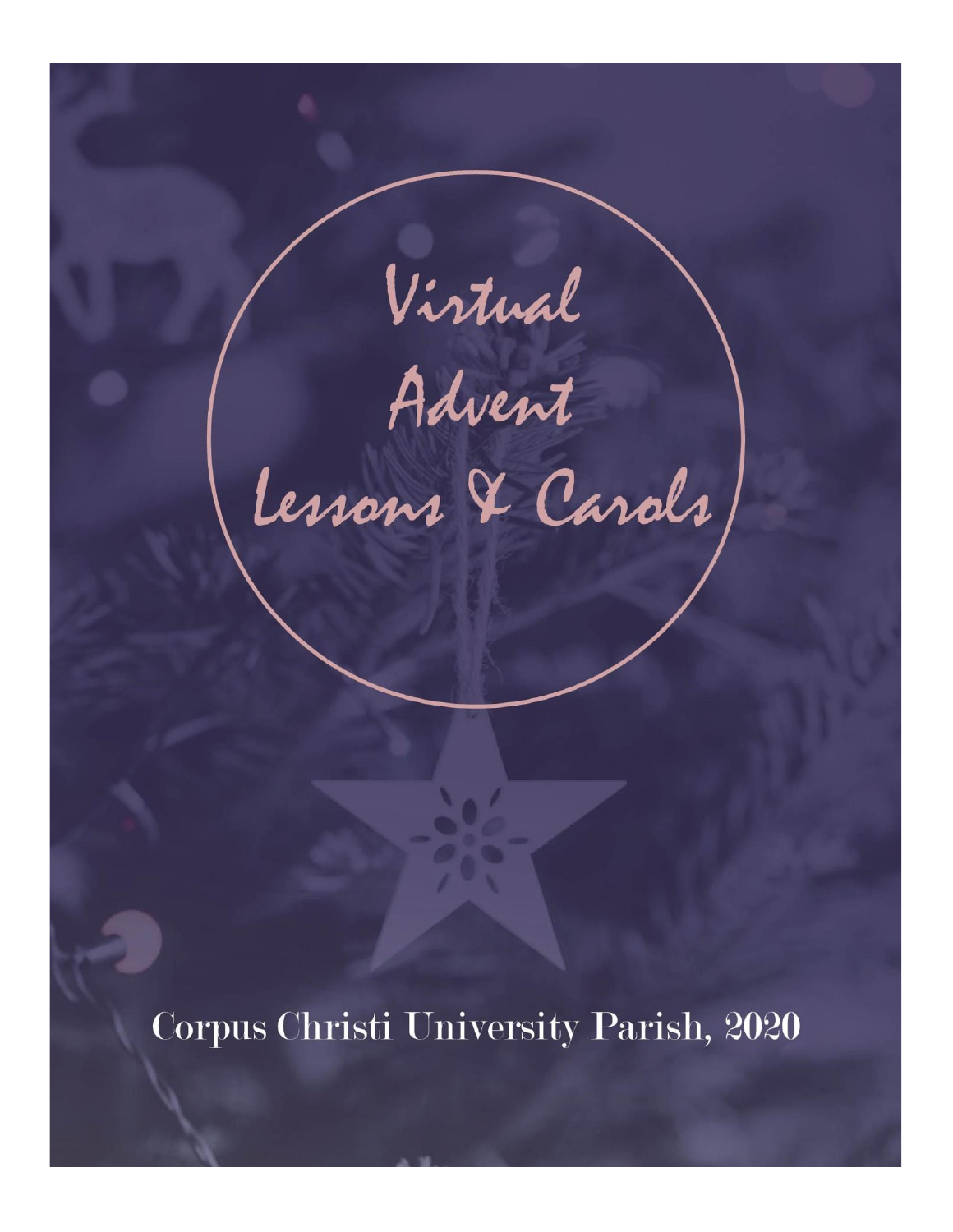## Prelude

## **Wait for the Lord**

*Tune: Jacques Berthier (1923-1994) Text: Copyright © Ateliers et Presses de Taizé, 71250 Taizé, France*

Wait for the Lord, His day is near. Wait for the Lord; be strong, take heart!

# Opening Song

## **Now Come in Splendid Glory Bright**

*Words by Alan J. Hommerding, Copyright © 2008, 2019 World Library Publications, a division of GIA Publications, Inc. Music by Luke D. Rosen, Copyright © 2019, 2021 GIA Publications, Inc. All rights reserved.*

We listen to the angel's voice With Joseph, good and upright man And Mary, faithful, full of grace Who bring fulfillment to God's plan.

Rejoice! Rejoice! In joyful hope your people wait. Rejoice! Rejoice! In you, O Lord, we lift our praise.

One candle makes us strong with hope, Two lights proclaim "Prepare the way!" Three luminaries sing with joy, Four flames announce "Christ comes to save!"

O come, Lord Jesus, God's own Son! O come, Lord Jesus, Light from light! O come, Lord Jesus, Prince of peace! Now come in splendid glory bright!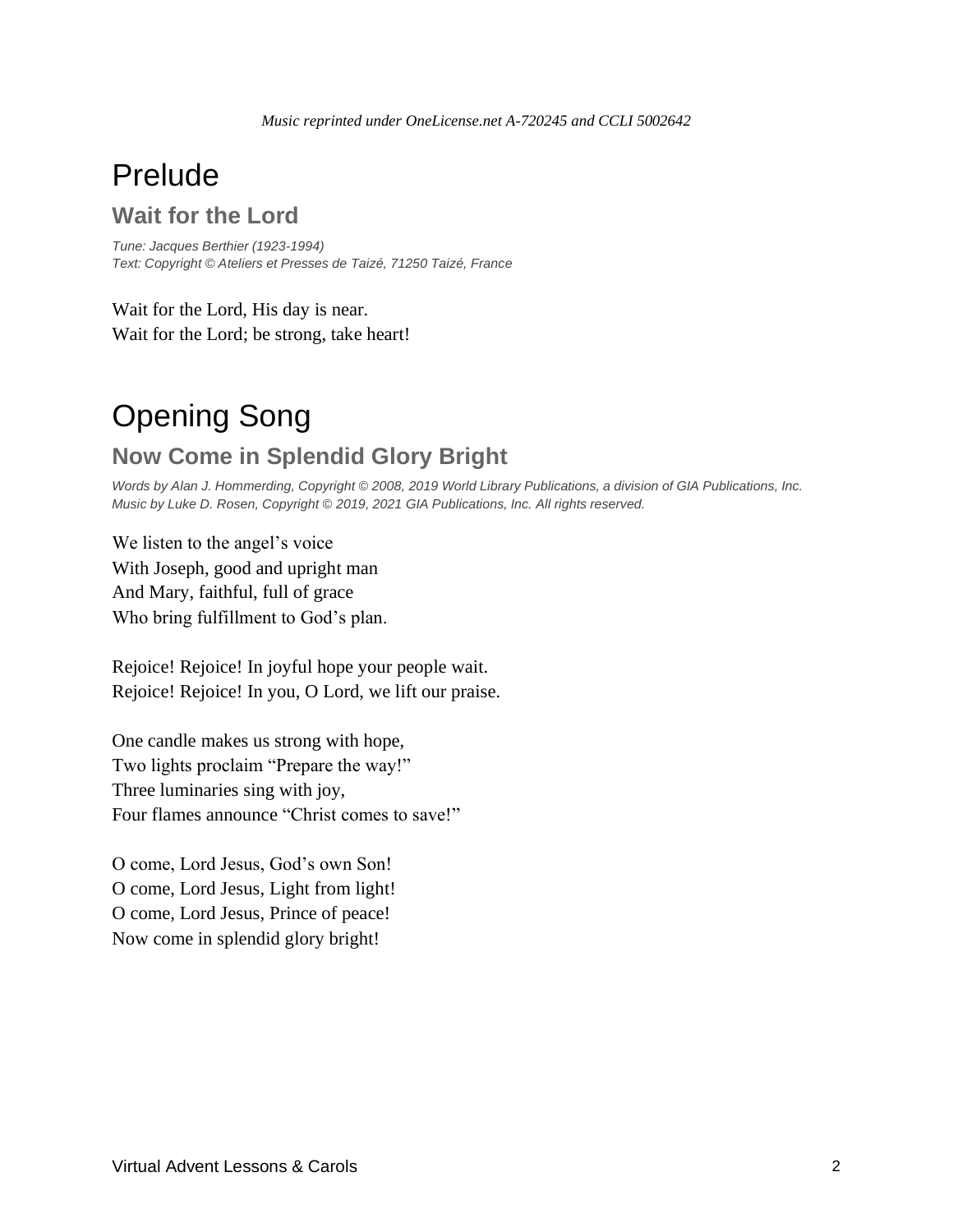## **Greeting, Introduction & Opening Prayer First Lesson** - Genesis 3:9-15

#### A Reading from the Book of Genesis

The LORD God then called to the man and asked him: Where are you? He answered, "I heard you in the garden; but I was afraid, because I was naked, so I hid." Then God asked: Who told you that you were naked? Have you eaten from the tree of which I had forbidden you to eat? The man replied, "The woman whom you put here with me—she gave me fruit from the tree, so I ate it." The LORD God then asked the woman: What is this you have done? The woman answered, "The snake tricked me, so I ate it." Then the LORD God said to the snake: Because you have done this, cursed are you among all the animals, tame or wild; On your belly you shall crawl, and dust you shall eat all the days of your life. I will put enmity between you and the woman, and between your offspring and hers; They will strike at your head, while you strike at their heel.

The Word of the Lord...Thanks be to God.

#### **Creator of the Stars of Night**

*Tune: Chant, Mode IV, Liber Hymnarius Text: Conditor Alme Siderum, 7th c. Latin; Tr. John M. Neale, alt.*

Creator of the stars of night, Your people's everlasting light, O Christ, Redeemer, save us all, And hear your servants when they call.

In pity, lest the ancient curse Should doom to death a universe, O Lord, you came in truth and grace To save and heal a ruined race.

You came, the Bridegroom of the bride, As drew the world to eveningtide, Proceeding from a virgin shrine, The spotless Victim all divine.

At whose high name, majestic now, All knees must bend, all hearts must bow,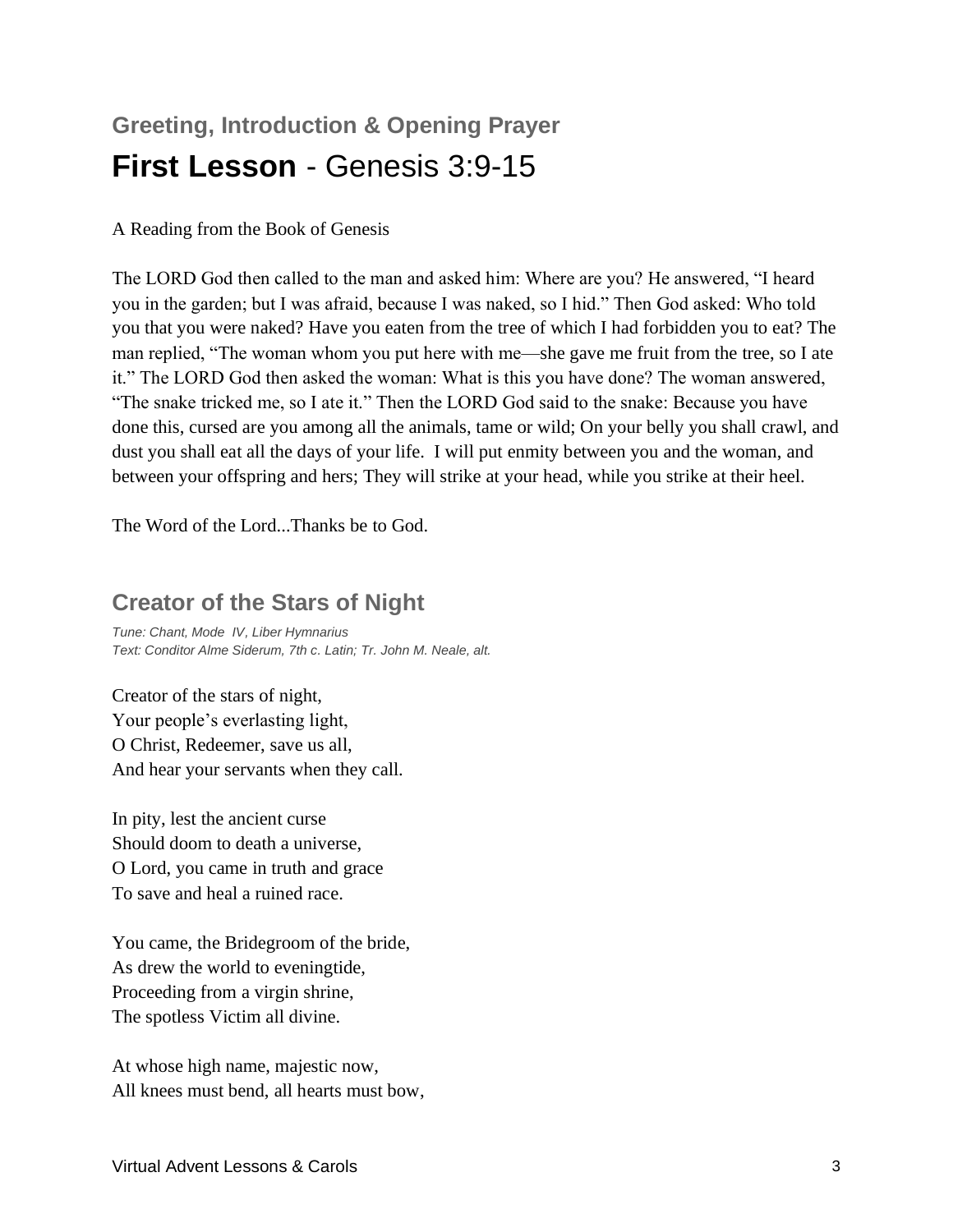And things celestial you shall own, And things terrestrial Lord alone.

O thou whose coming is with dread, To judge the living and the dead, Preserve us, while we dwell below, From every insult of the foe.

To God the Father, God the Son, And God the Spirit, Three in One, Laud, honor, might, and glory be From age to age eternally. Amen.

**Prayer**

## **Second Lesson** - Isaiah 7:10-14

A Reading from the Book of the prophet Isaiah

Again the LORD spoke to Ahaz: Ask for a sign from the LORD, your God; let it be deep as Sheol, or high as the sky! But Ahaz answered, "I will not ask! I will not tempt the LORD!" Then he said: Listen, house of David! Is it not enough that you weary human beings? Must you also weary my God? Therefore the Lord himself will give you a sign; the young woman, pregnant and about to bear a son, shall name him Emmanuel.

The Word of the Lord...Thanks be to God.

#### **O Come, O Come Emmanuel**

*John Mason Neale | Thomas Helmore © Words: Public Domain, Music: Public Domain*

O come, O come, Emmanuel And ransom captive Israel That mourns in lonely exile here Until the Son of God appear

Rejoice! Rejoice! Emmanuel Shall come to thee, O Israel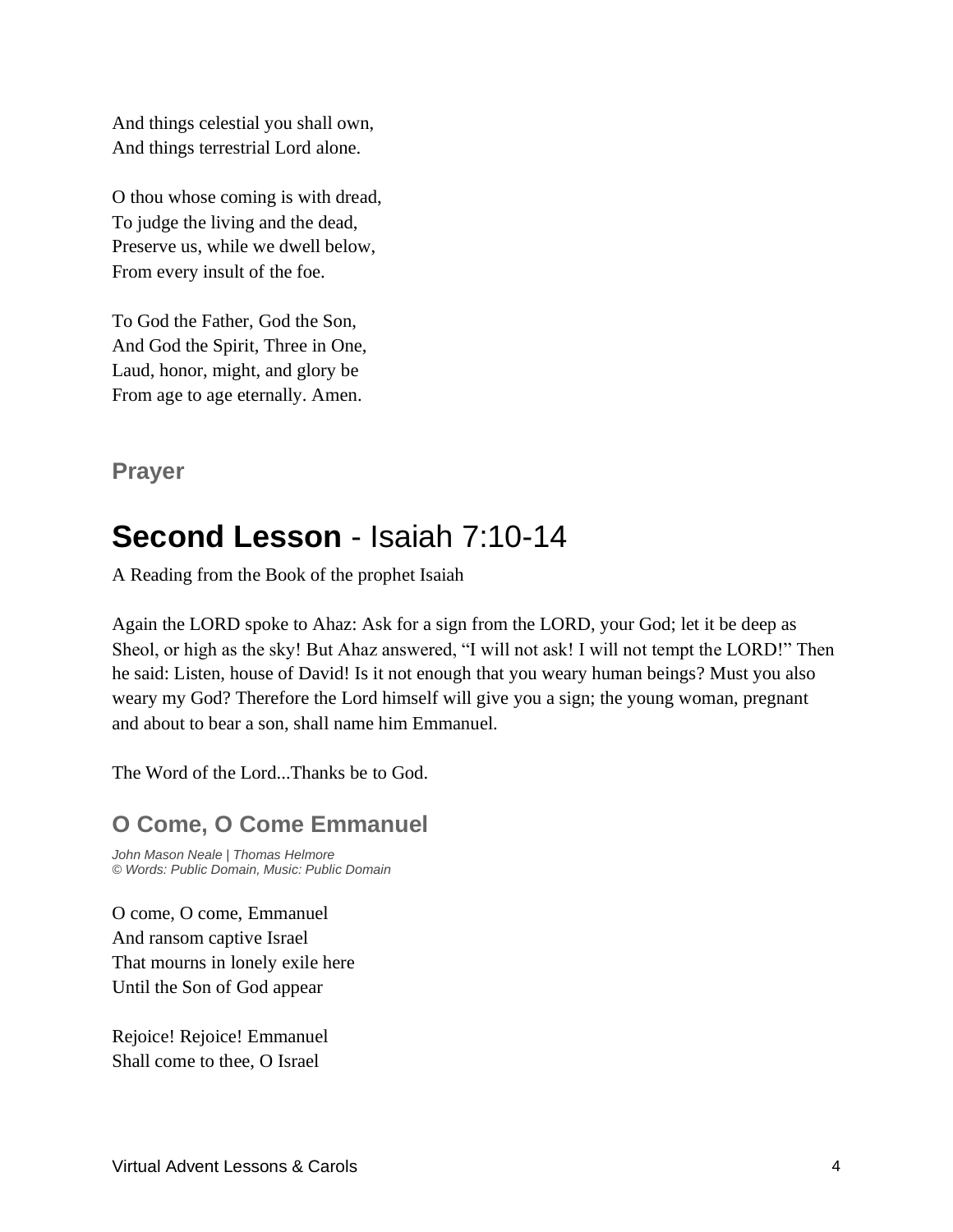O come, Thou Dayspring, come and cheer Our spirits by Thine advent here Disperse the gloomy clouds of night And death's dark shadows put to flight

O come, Thou Key of David, come And open wide Thy Heavenly home Make safe the way that leads on high And close the path to misery

**Prayer**

## **Third Lesson** - Isaiah 11:1-9

A Reading from the Book of the Prophet Isaiah

But a shoot shall sprout from the stump of Jesse, and from his roots a bud shall blossom. The spirit of the LORD shall rest upon him: a spirit of wisdom and of understanding, a spirit of counsel and of strength, a spirit of knowledge and of fear of the LORD, and his delight shall be the fear of the LORD. Not by appearance shall he judge, nor by hearsay shall he decide. But he shall judge the poor with justice, and decide fairly for the land's afflicted. He shall strike the ruthless with the rod of his mouth, and with the breath of his lips he shall slay the wicked. Justice shall be the band around his waist, and faithfulness a belt upon his hips. Then the wolf shall be a guest of the lamb, and the leopard shall lie down with the young goat; The calf and the young lion shall browse together, with a little child to guide them. The cow and the bear shall graze, together their young shall lie down; the lion shall eat hay like the ox. The baby shall play by the viper's den, and the child lay his hand on the adder's lair. They shall not harm or destroy on all my holy mountain; for the earth shall be filled with knowledge of the LORD, as water covers the sea.

The Word of the Lord...Thanks be to God.

## **Lo, How a Rose E'er Blooming**

*Tune: 16th c. German Text: Es ist ein Ros entsprungen, 15th c. German; Tr. Theodore Baker*

Lo, how a Rose e'er blooming from tender stem hath sprung! Of Jesse's lineage coming, as men of old have sung. It came, a blossom bright,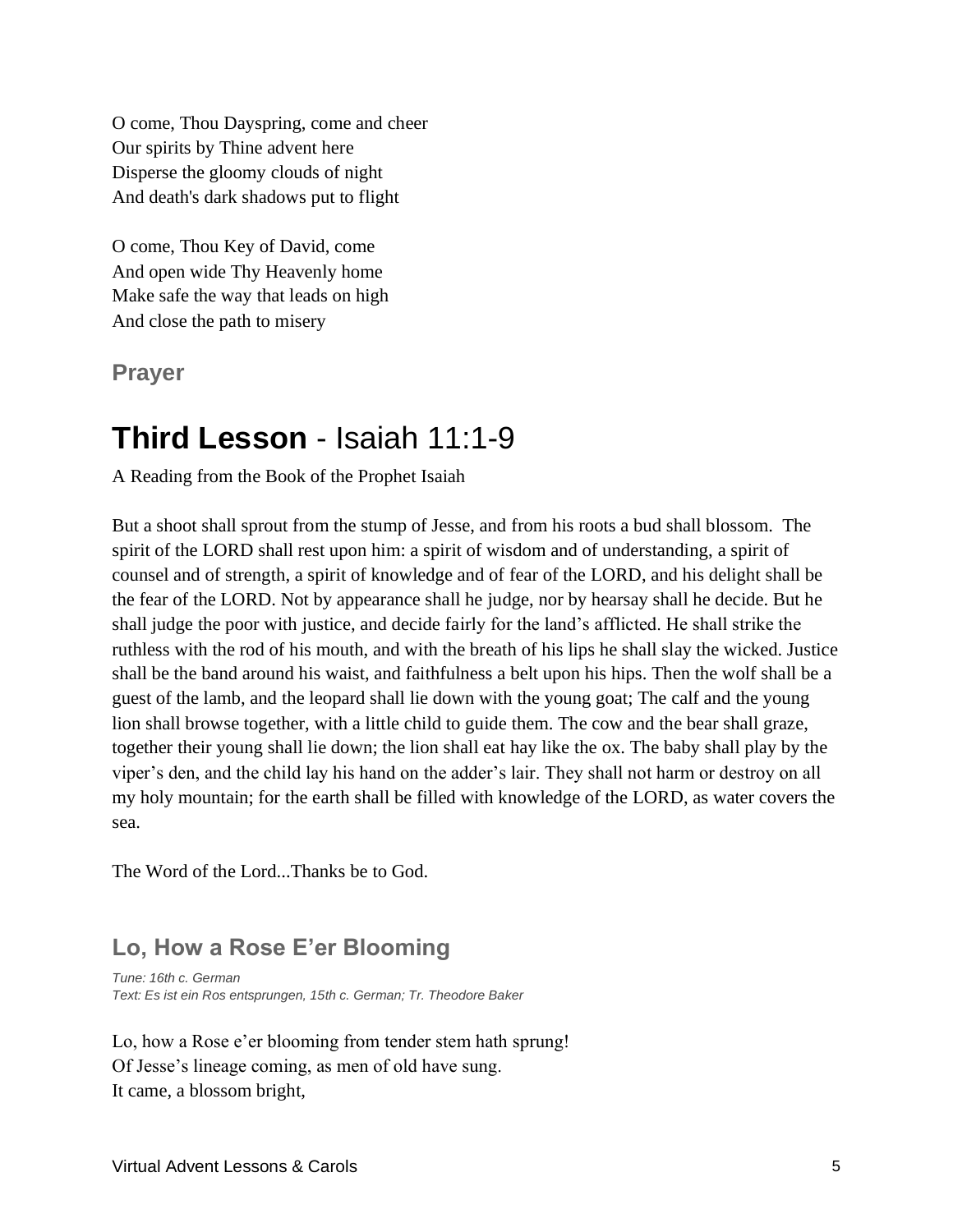Amid the cold of winter, when half spent was the night.

Isaiah 'twas foretold it, the Rose I have in mind; With Mary we behold it, the Virgin Mother kind. To show God's love aright, She bore to us a Savior, when half spent was the night.

This Flow'r whose fragrance tender with sweetness fills the air, Dispels with glorious splendor the darkness everywhere. True man yet very God, From sin and death he saves us, and lightens every load.

**Prayer**

## **Fourth Lesson** - Isaiah 40:1-11

A Reading from the book of the prophet Isaiah

Comfort, give comfort to my people, says your God. Speak to the heart of Jerusalem, and proclaim to her that her service has ended, that her guilt is expiated, that she has received from the hand of the LORD double for all her sins.

A voice proclaims: In the wilderness prepare the way of the LORD! Make straight in the wasteland a highway for our God! Every valley shall be lifted up, every mountain and hill made low; The rugged land shall be a plain, the rough country, a broad valley.

Then the glory of the LORD shall be revealed, and all flesh shall see it together; for the mouth of the LORD has spoken. A voice says, "Proclaim!" I answer, "What shall I proclaim?" "All flesh is grass, and all their loyalty like the flower of the field. The grass withers, the flower wilts, when the breath of the LORD blows upon it." "Yes, the people is grass! The grass withers, the flower wilts, but the word of our God stands forever."Go up onto a high mountain, Zion, herald of good news! Cry out at the top of your voice, Jerusalem, herald of good news! Cry out, do not fear! Say to the cities of Judah:

Here is your God! Here comes with power the Lord GOD, who rules by his strong arm; Here is his reward with him, his recompense before him. Like a shepherd he feeds his flock;in his arms he gathers the lambs, Carrying them in his bosom, leading the ewes with care.

The Word of the Lord...Thanks be to God.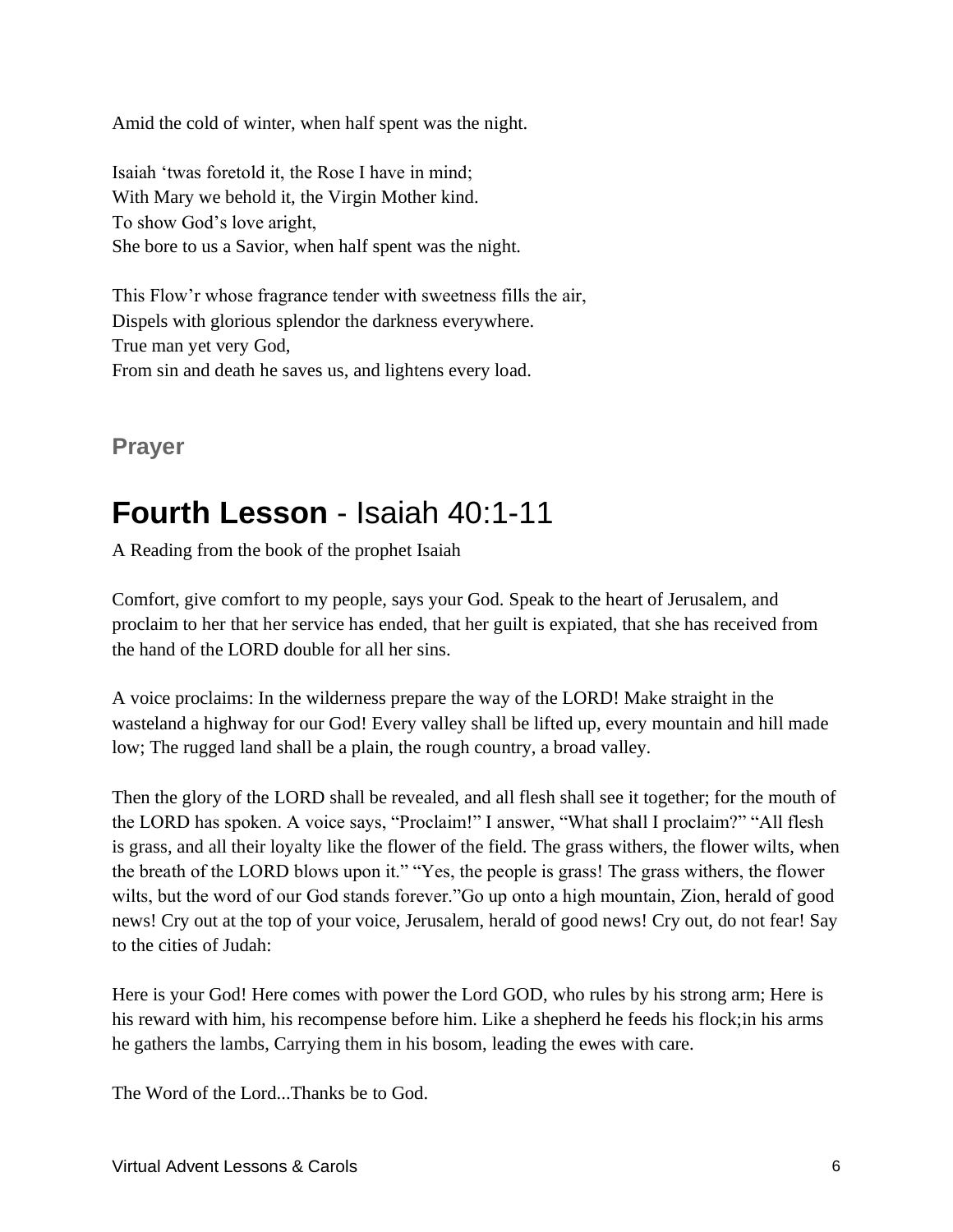#### **Make Straight the Way**



© 1993, TEAM publications. Published by OCP Publications. All rights reserved.

#### **Prayer**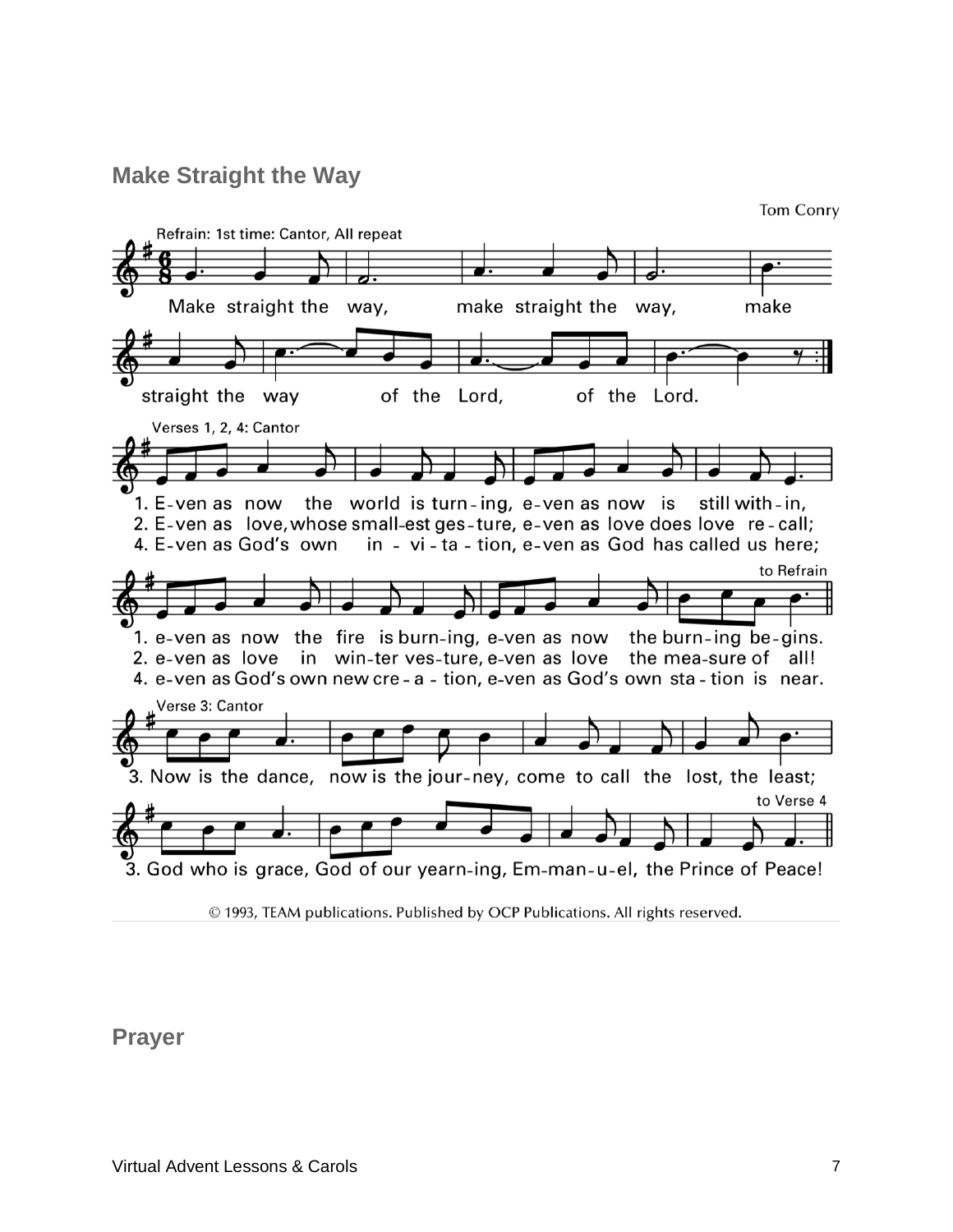# **Fifth Lesson** - Baruch 5:1-9

A reading from book of Baruch

Jerusalem, take off your robe of mourning and misery; put on forever the splendor of glory from God: Wrapped in the mantle of justice from God, place on your head the diadem of the glory of the Eternal One.

For God will show your splendor to all under the heavens; you will be named by God forever: the peace of justice, the glory of God's worship. Rise up, Jerusalem! stand upon the heights; look to the east and see your children gathered from east to west at the word of the Holy One, rejoicing that they are remembered by God. Led away on foot by their enemies they left you: but God will bring them back to you carried high in glory as on royal thrones.

For God has commanded that every lofty mountain and the age-old hills be made low, That the valleys be filled to make level ground, that Israel may advance securely in the glory of God. The forests and every kind of fragrant tree have overshadowed Israel at God's command[;f](https://bible.usccb.org/bible/baruch/5#32005008-f) For God is leading Israel in joy by the light of his glory, with the mercy and justice that are his.

The Word of the Lord...Thanks be to God.

#### **People Look East**

People, look east. The time is near Of the crowning of the year. Make your house fair as you are able, Trim the hearth and set the table. People, look east and sing today: Love, the guest, is on the way.

Furrows, be glad. Though earth is bare, One more seed is planted there: Give up your strength the seed to nourish, That in course the flower may flourish. People, look east and sing today: Love, the rose, is on the way.

Birds, though you long have ceased to build,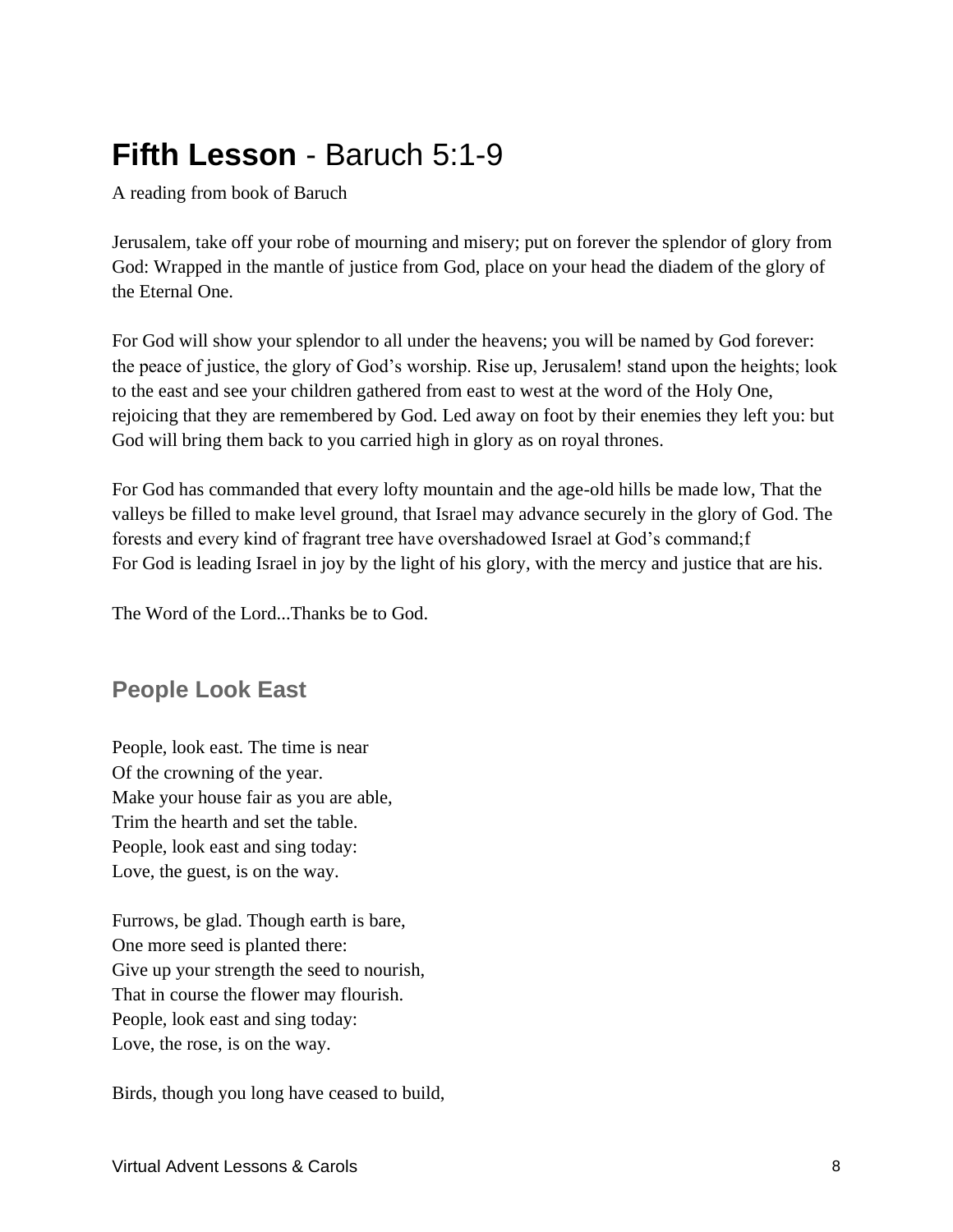Guard the nest that must be filled. Even the hour when wings are frozen God for fledging time has chosen. People, look east and sing today: Love, the bird, is on the way.

Stars, keep the watch. When night is dim One more light the bowl shall brim, Shining beyond the frosty weather, Bright as sun and moon together. People, look east and sing today: Love, the star, is on the way.

Angels, announce with shouts of mirth Christ who brings new life to earth. Set every peak and valley humming With the word, the Lord is coming. People, look east and sing today: Love, the Lord, is on the way.

#### **Prayer**

## **Sixth Lesson** - Zephaniah 3:14-18

A reading from the book of the prophet Zephaniah

Shout for joy, daughter Zion! sing joyfully, Israel! Be glad and exult with all your heart, daughter Jerusalem!

The LORD has removed the judgment against you, he has turned away your enemies; The King of Israel, the LORD, is in your midst, you have no further misfortune to fear.

On that day, it shall be said to Jerusalem: Do not fear, Zion, do not be discouraged! The LORD, your God, is in your midst, a mighty savior, who will rejoice over you with gladness, and renew you in his love, who will sing joyfully because of you as on festival days.

The Word of the Lord...Thanks be to God.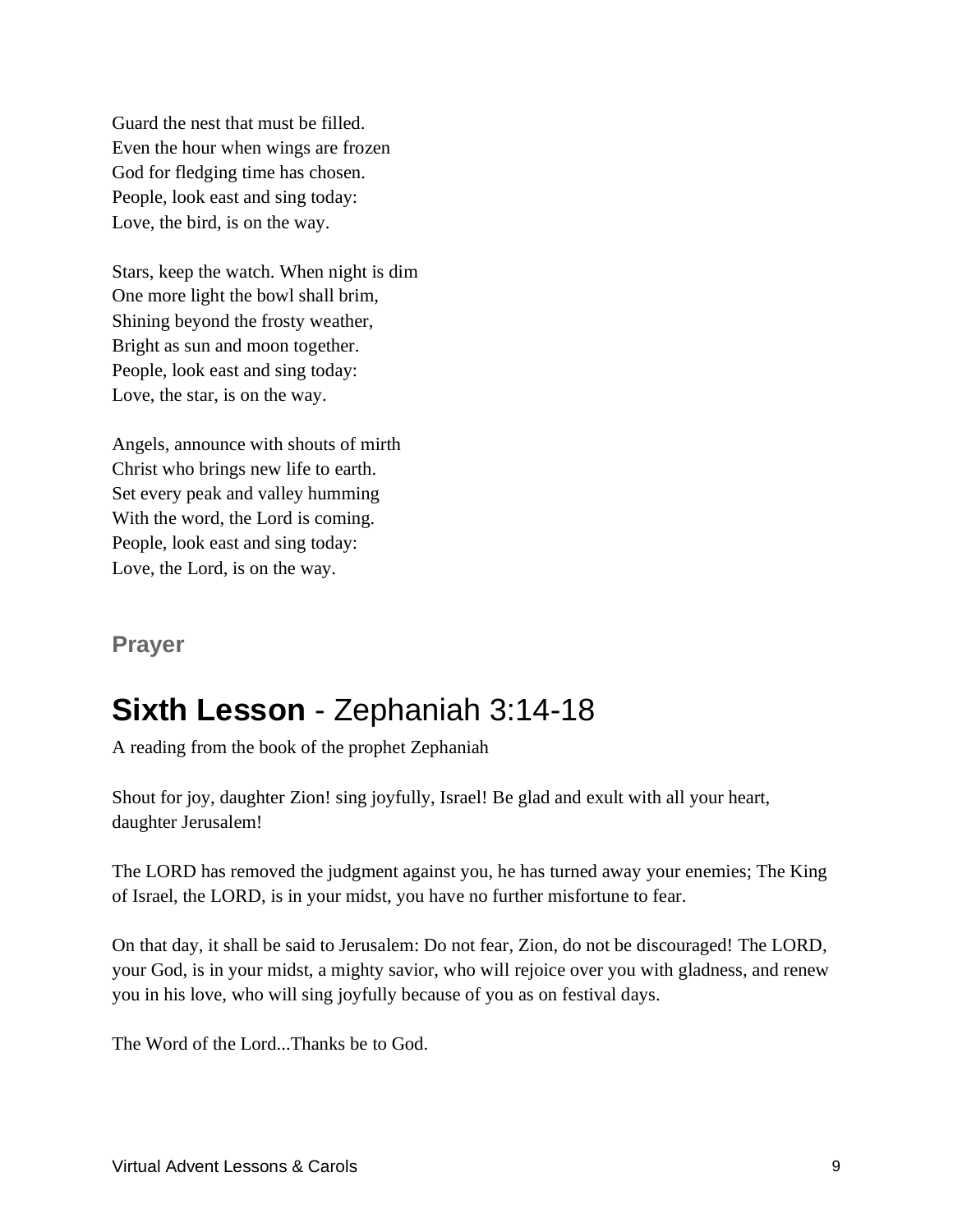## **O Come, Divine Messiah**

*Tune: 16th c. French Text: Venez, divin Messie, M. l'abbé Pellegrin; Tr. Sister Mary of St. Philip*

O Come, Divine Messiah, the world in silence waits the day When hope shall sing its triumph, and sadness flee away.

Dear Savior, haste! Come, come to earth. Dispel the night and show your face, and bid us hail the dawn of grace. O Come, Divine Messiah, the world in silence waits the day when hope shall sing its triumph, and sadness flee away.

O You, Whom nations sigh for, Whom priest and prophet long foretold, Will break the captive fetters, redeem the long-lost fold.

You come in peace and meekness, and lowly will your cradle be: All clothed in human weakness we shall your Godhead see.

**Prayer**

## **Seventh Lesson** - Micah 5:1-4

A reading from the book of the prophet Micah

But you, Bethlehem-Ephrathah least among the clans of Judah, From you shall come forth for me one who is to be ruler in Israel; Whose origin is from of old, from ancient times. Therefore the Lord will give them up, until the time when she who is to give birth has borne, Then the rest of his kindred shall return to the children of Israel.

He shall take his place as shepherd by the strength of the LORD, by the majestic name of the LORD, his God; And they shall dwell securely, for now his greatness shall reach to the ends of the earth: he shall be peace.

The Word of the Lord. Thanks be to God.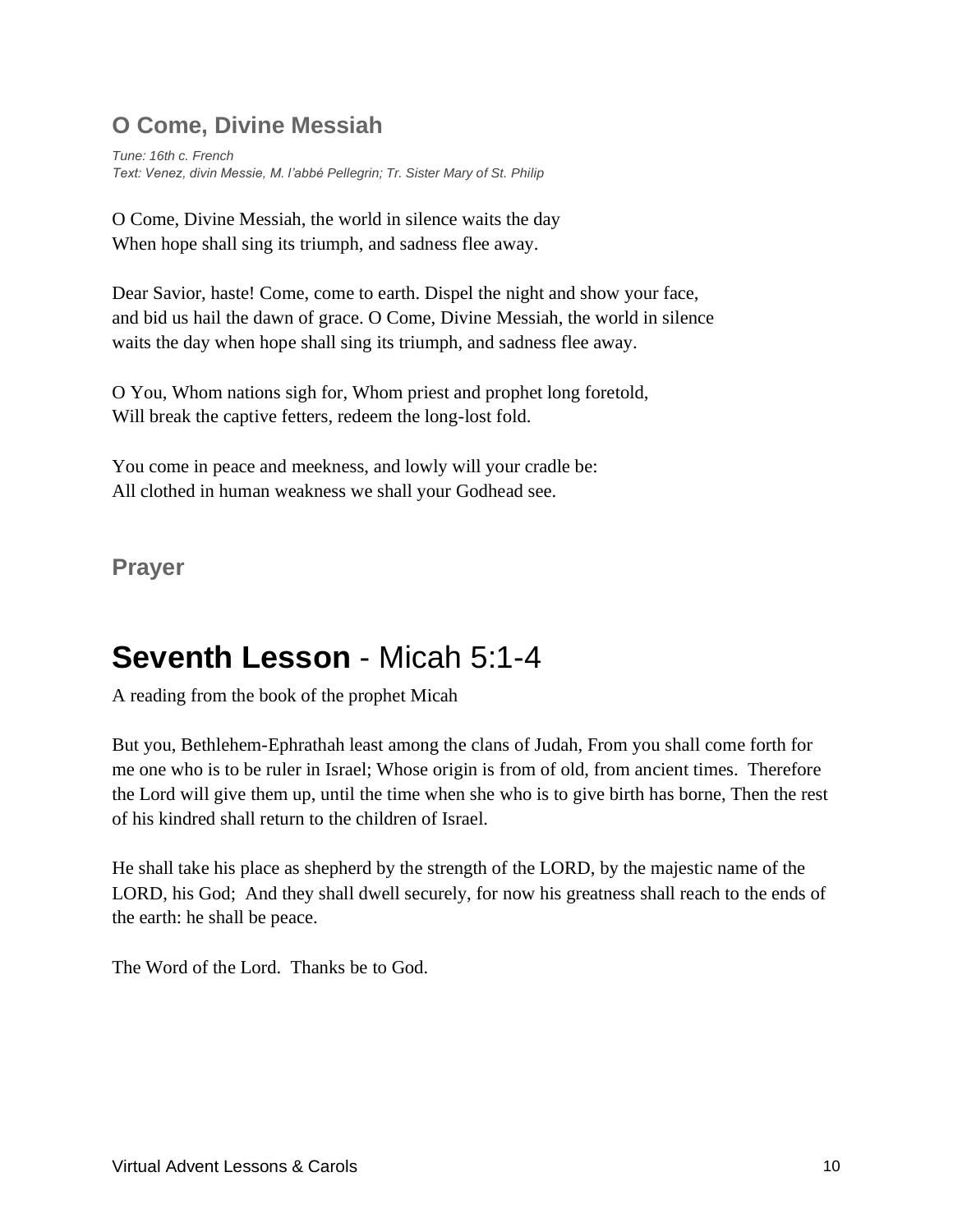#### **Clear the Voice**

*Verses and Bridge text © 2000, St. Meinrad Archabbey. Music and Refrain text © 2019, Luke D. Rosen. Text and music published by OCP, 5536 NE Hassalo, Portland, OR 97213. All rights reserved.*

Clear the voice and clear the warning, Clear for all with ears to hear; Voice resounding through the darkness, "Tremble, Earth! The Christ appears!"

"Stir from sleep, and heed the warning! Look again with keener eye! In the dark a new star flashes, Promise of the morning sky."

O come, O King of Kings! O come, O Lord of Lords! O come, O Prince of Peace! O tremble Earth, the Christ appears!

"See, the Lamb from Jordan's waters Comes to pardon and forgive. Turn from sin, and mark the Gospel That forgiven, you may live."

"Christ the King comes robed in glory, Scatters night and every fear. Run to meet the King of glory, Christ whose mercy draws us near."

Honor, glory, praise, and power, Kingship, might, and majesty, To the Father, Son and Spirit Blessings for eternity.

#### **Prayer**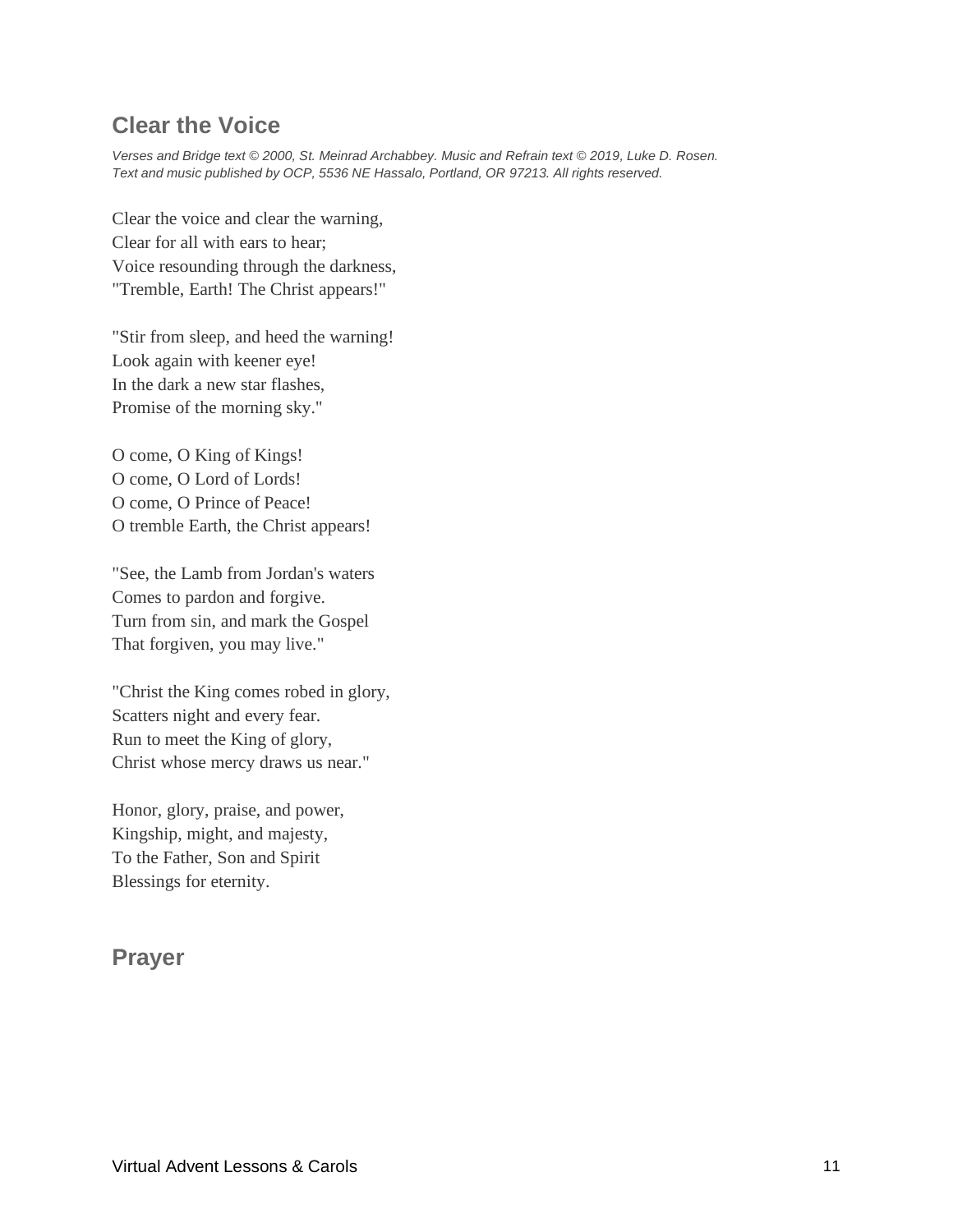## **Eighth Lesson** - Luke 1:26-38

A reading from the holy gospel according to Luke

In the sixth month, the angel Gabriel was sent from God to a town of Galilee called Nazareth, to a virgin betrothed to a man named Joseph, of the house of David, and the virgin's name was Mary.

And coming to her, he said, "Hail, favored one! The Lord is with you." But she was greatly troubled at what was said and pondered what sort of greeting this might be. Then the angel said to her, "Do not be afraid, Mary, for you have found favor with God. Behold, you will conceive in your womb and bear a son, and you shall name him Jesus. He will be great and will be called Son of the Most High, and the Lord God will give him the throne of David his father, and he will rule over the house of Jacob forever, and of his kingdom there will be no end."

But Mary said to the angel, "How can this be, since I have no relations with a man?" And the angel said to her in reply, "The holy Spirit will come upon you, and the power of the Most High will overshadow you. Therefore the child to be born will be called holy, the Son of God. And behold, Elizabeth, your relative, has also conceive[d\\*](https://bible.usccb.org/bible/luke/1#50001036-1) a son in her old age, and this is the sixth month for her who was called barren; for nothing will be impossible for God.["r](https://bible.usccb.org/bible/luke/1#50001037-r) Mary said, "Behold, I am the handmaid of the Lord. May it be done to me according to your word." Then the angel departed from her.

The Gospel of the Lord. Thanks be to God.

## **Gabriel's Message**

*Tune: Trad. Basque carol; Arr. F. Melville Text: Birjina gaztetto bat zegoen, trad. Basque; Tr. Sabine Barine-Gould*

The Angel Gabriel from heaven came; his wings as drifted snow, his eyes as flame. "All hail," said he, "thou lowly maiden Mary, most highly favored lady!" Gloria!

"For know a blessed mother thou shalt be, all generations laud and honor thee, Thy Son shall be Emmanuel by seers foretold, most highly favored lady!" Gloria!

Then gentle Mary meekly bowed her head. "To me be as it pleaseth God," she said. "My soul shall laud and magnify His Holy Name." Most highly favored lady! Gloria!

Of her, Emmanuel, the Christ, was born in Bethlehem, all on a Christmas morn. And Christian folk throughout the world will ever say: "Most highly favored lady! Gloria!"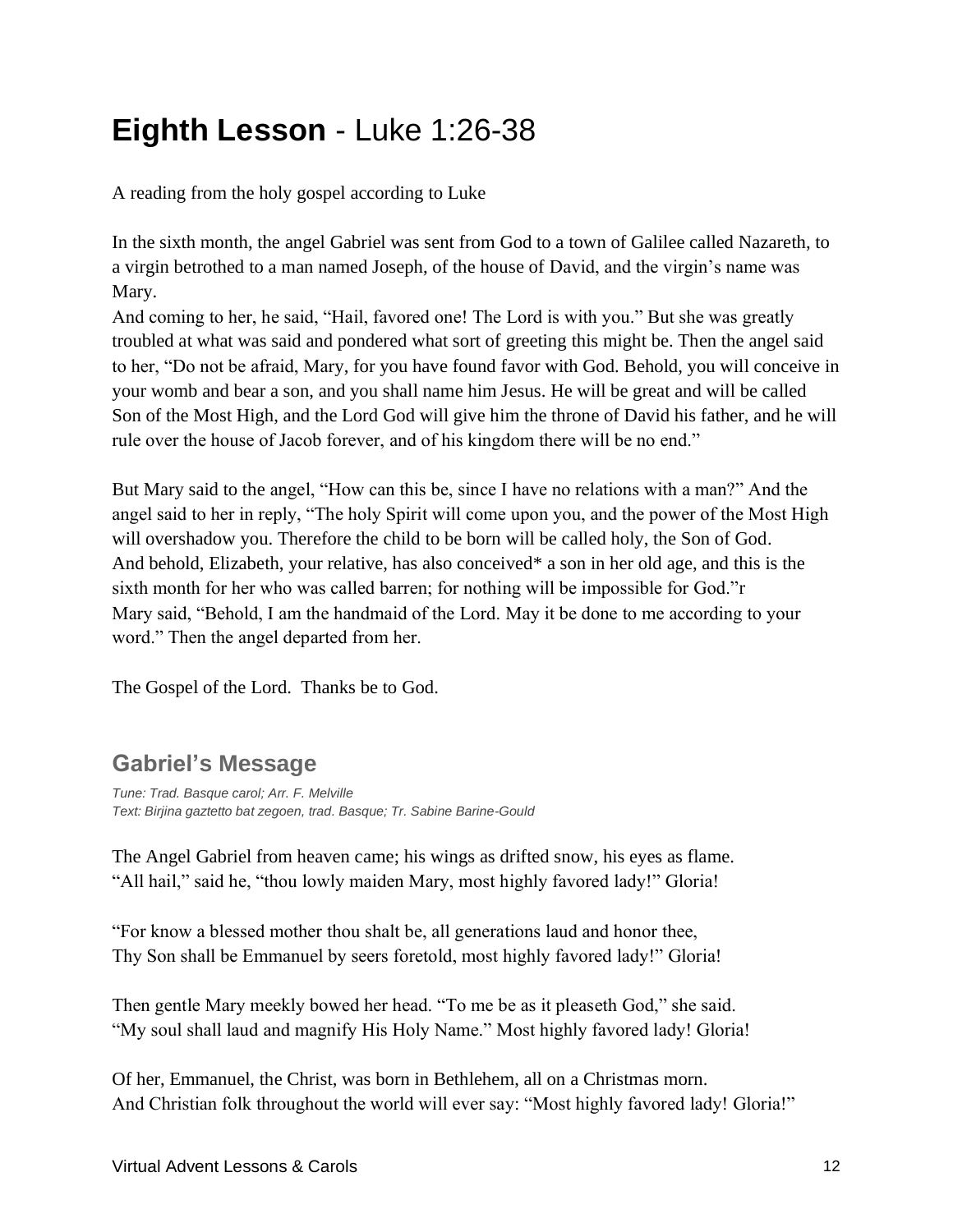#### **Prayer**

## **Ninth Lesson** - John 1:1-14

A reading from the holy gospel according to John

In the beginning was the Word, and the Word was with God, and the Word was God. He was in the beginning with God. All things came to be through him, and without him nothing came to be. What came to be through him was life, and this life was the light of the human race; the light shines in the darkness, and the darkness has not overcome it.

A man named John was sent from God. He came for testimony, to testify to the light, so that all might believe through him. He was not the light, but came to testify to the light. The true light, which enlightens everyone, was coming into the world. He was in the world, and the world came to be through him, but the world did not know him. He came to what was his own, but his own people did not accept him. But to those who did accept him he gave power to become children of God, to those who believe in his name, who were born not by natural generation nor by human choice nor by a man's decision but of God.

And the Word became flesh and made his dwelling among us, and we saw his glory, the glory as of the Father's only Son, full of grace and truth.

The Gospel of the Lord. Thanks be to God.

#### **Gaudete**

*Anonymous; 15th c.*

Rejoice, rejoice! Christ is born of the Virgin Mary!

The time of grace has come for which we have prayed; Let us devoutly sing songs of joy.

God is made man, while nature wonders; The world is renewed by Christ the King.

The closed gate of Ezekiel has been passed through; From where the Light has risen; salvation is found.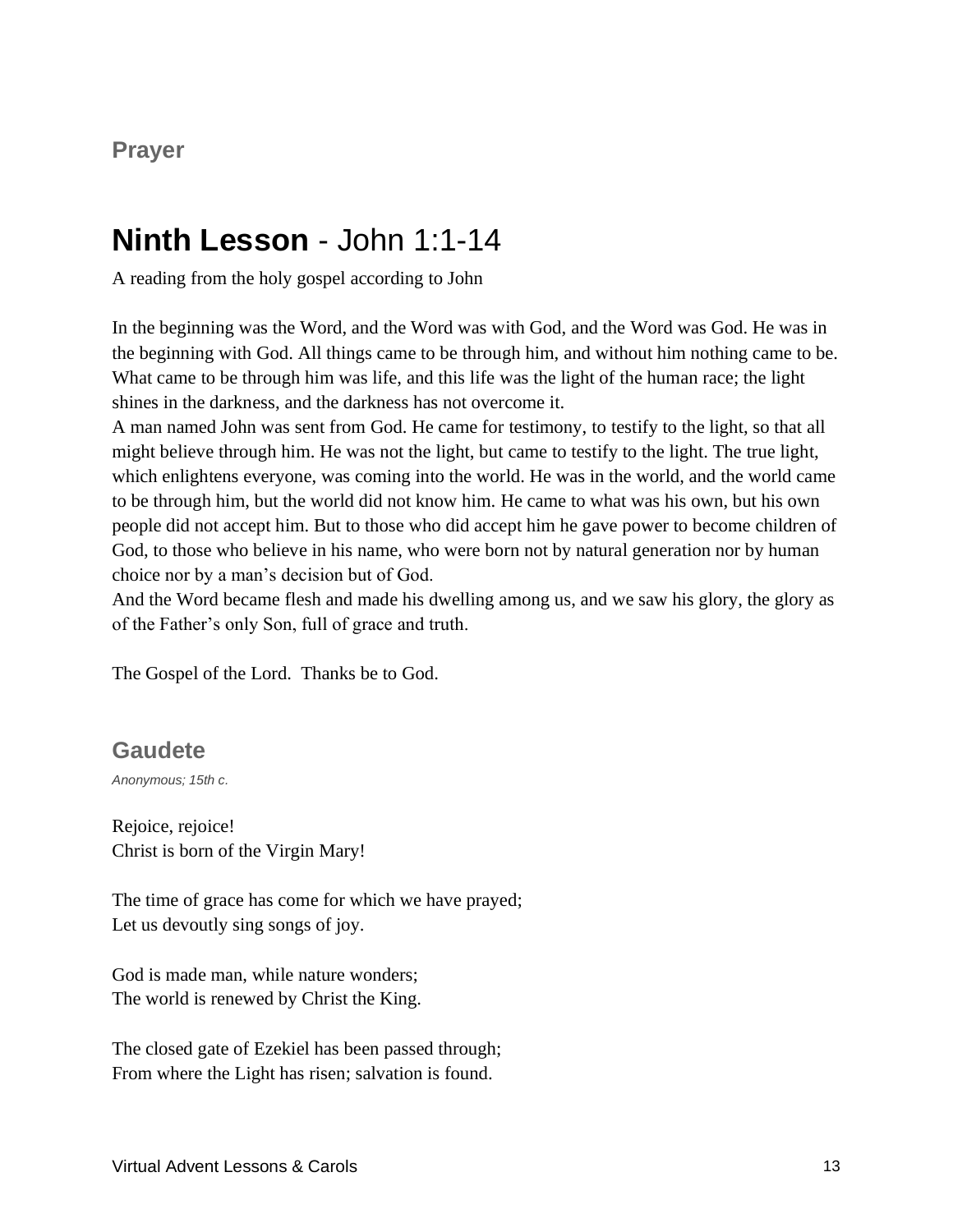Therefore, let our assembly sing praises now at this time of purification; Let it bless the Lord: greetings to our King.

**Prayer**

# **Tenth Lesson** - Revelation 22:12-14; 16-17; 20

A reading from the Book of Revelation

Behold, I am coming soon. I bring with me the recompense I will give to each according to his deeds. I am the Alpha and the Omega, the first and the last, the beginning and the end." Blessed are they who wash their robes so as to have the right to the tree of life and enter the city through its gates.

I, Jesus, sent my angel to give you this testimony for the churches. I am the root and offspring of David, the bright morning star."The Spirit and the bride say, "Come." Let the hearer say,

"Come." Let the one who thirsts come forward, and the one who wants it receive the gift of lifegiving water.

The one who gives this testimony says, "Yes, I am coming soon." Amen! Come, Lord Jesus!

The word of the Lord...Thanks be to God.

## **Even So Come**

*Songwriters: Jess Cates / Jason Ingram / Chris Tomlin Even So Come lyrics © Vistaville Music, Go Mia Music, Chrissamsongs Inc, Chrissamsongs Inc.*

All of creation, All of the earth Make straight the high way A path for the Lord, Jesus is coming soon

Call back the sinner, Wake up the saint Let every nation shout of your fame yes, Jesus is coming soon

Like a bride waiting for the groom We'll be a Church ready for you Every heart longing for our King We sing "Even so come", Oh Jesus come "Even so come," Oh Jesus come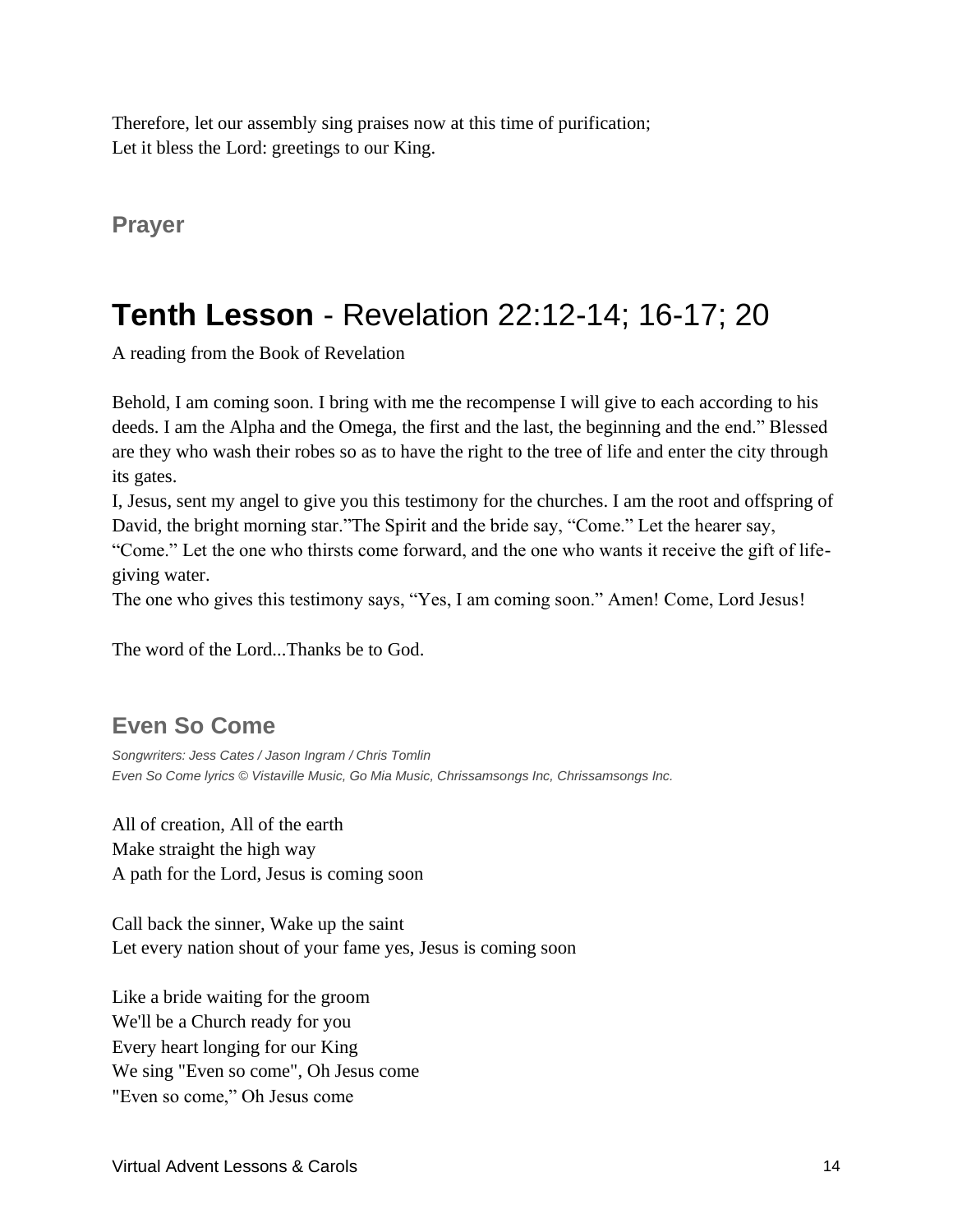There will be justice, all will be new Your name forever, Faithful and true, Jesus is soon

So we wait, we wait for you, God we wait you're coming soon So we wait, we wait for you, God we wait, you're coming soon

**Prayer**

## **The Three Comings**

A virgin shall conceive and bear a son, He will be called Emmanuel, God with us, When half the night had passed, a light shone forth at last.

Maranatha, Come to us, Don't delay Lord Jesus, Maranatha, come to us, make haste to see us.

Rend the heavens apart and come down, let the glory that fills the earth resound, but we can't know the hour, so come show us your power

After the manger and before the end, God advents to our hearts again, So come make your home in us, Come Lord Jesus

## **Closing Prayer**

# Closing Song

## **Come, thou long expected Jesus**

*Red Mountain Church*

*Catapultdistribution (on behalf of Red Mountain Church); BMG Rights Management (US), LLC, Capitol CMG Publishing, and 4 Music Rights Societies*

Come Thou long expected Jesus, Born to set Thy people free From our fears and sins release us, Let us find our rest in Thee Israel's strength and consolation, Hope of all the earth Thou art Dear desire of every nation, Joy of every longing heart

Joy to those who long to see thee, Day-spring from on high appear,